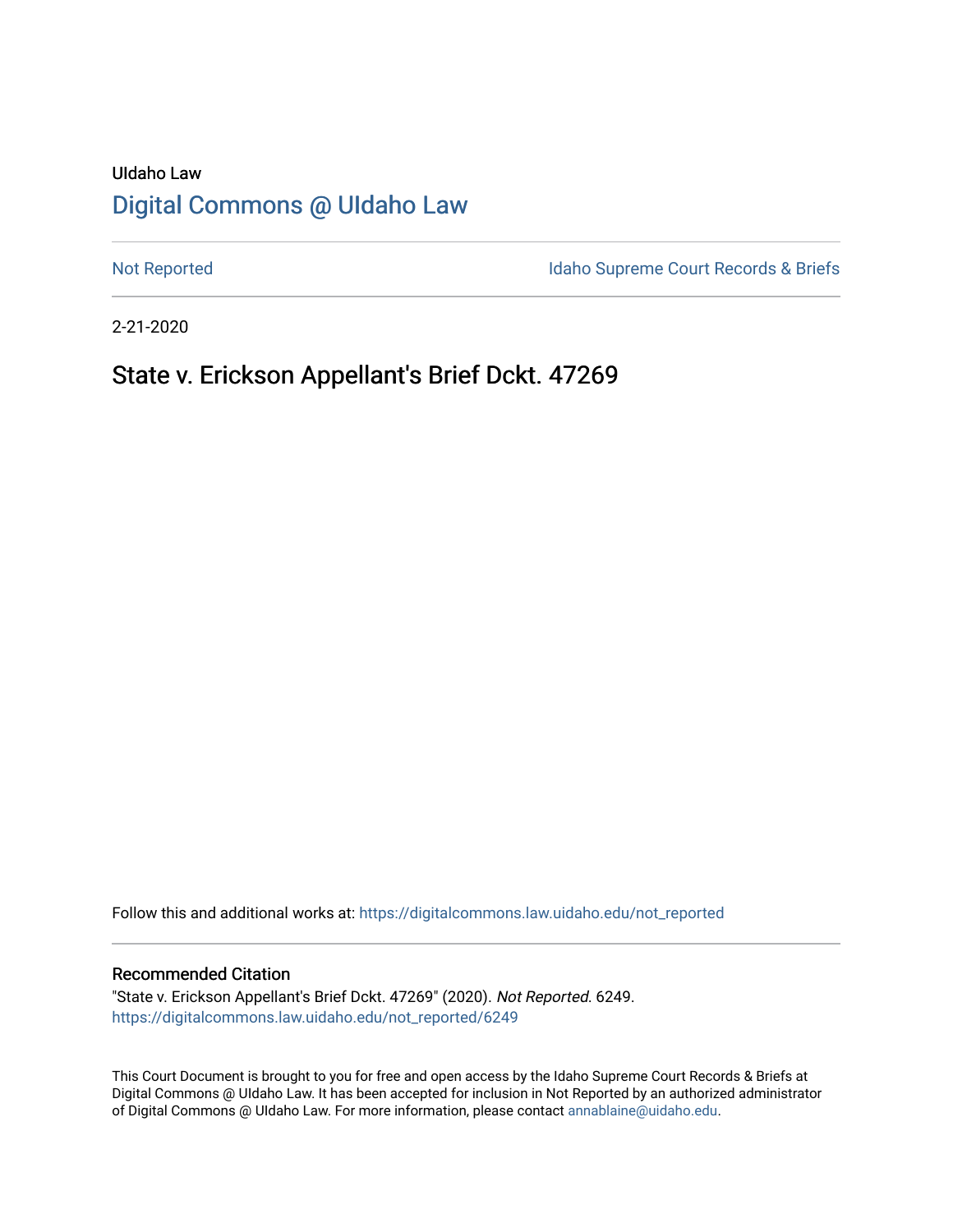Electronically Filed 2/21/2020 10:44 AM Idaho Supreme Court Karel Lehrman, Clerk of the Court By: Brad Thies, Deputy Clerk

ERIC D. FREDERICKSEN State Appellate Public Defender I.S.B. #6555

ELIZABETH ANN ALLRED Deputy State Appellate Public Defender I.S.B. #7259 322 E. Front Street, Suite 570 Boise, Idaho 83702 Phone: (208) 334-2712 Fax: (208) 334-2985 E-mail: documents@sapd.state.id. us

## IN THE SUPREME COURT OF THE STATE OF IDAHO

| STATE OF IDAHO,               |                                  |
|-------------------------------|----------------------------------|
|                               | NO. 47269-2019                   |
| Plaintiff-Respondent,         |                                  |
|                               | KOOTENAI COUNTY NO. CR28-19-4042 |
| V.                            |                                  |
|                               | <b>APPELLANT'S BRIEF</b>         |
| <b>JORDAN AVERY ERICKSON,</b> |                                  |
|                               |                                  |
| Defendant-Appellant.          |                                  |
|                               |                                  |

## STATEMENT OF THE CASE

Nature of the Case

Jordan Avery Erickson appeals from the district court's Sentencing Disposition and Notice of Appeal. Mr. Erickson was sentenced to unified sentences of five years fixed, for battery with the intent to commit robbery, and twenty years, with five years fixed, for conspiracy with intent to commit robbery. He asserts that the district court abused its discretion when it failed to give proper consideration to the mitigating factors present in his case. Additionally, he asserts that the district court abused its discretion in denying his Rule 35 motion for a reduction of sentence.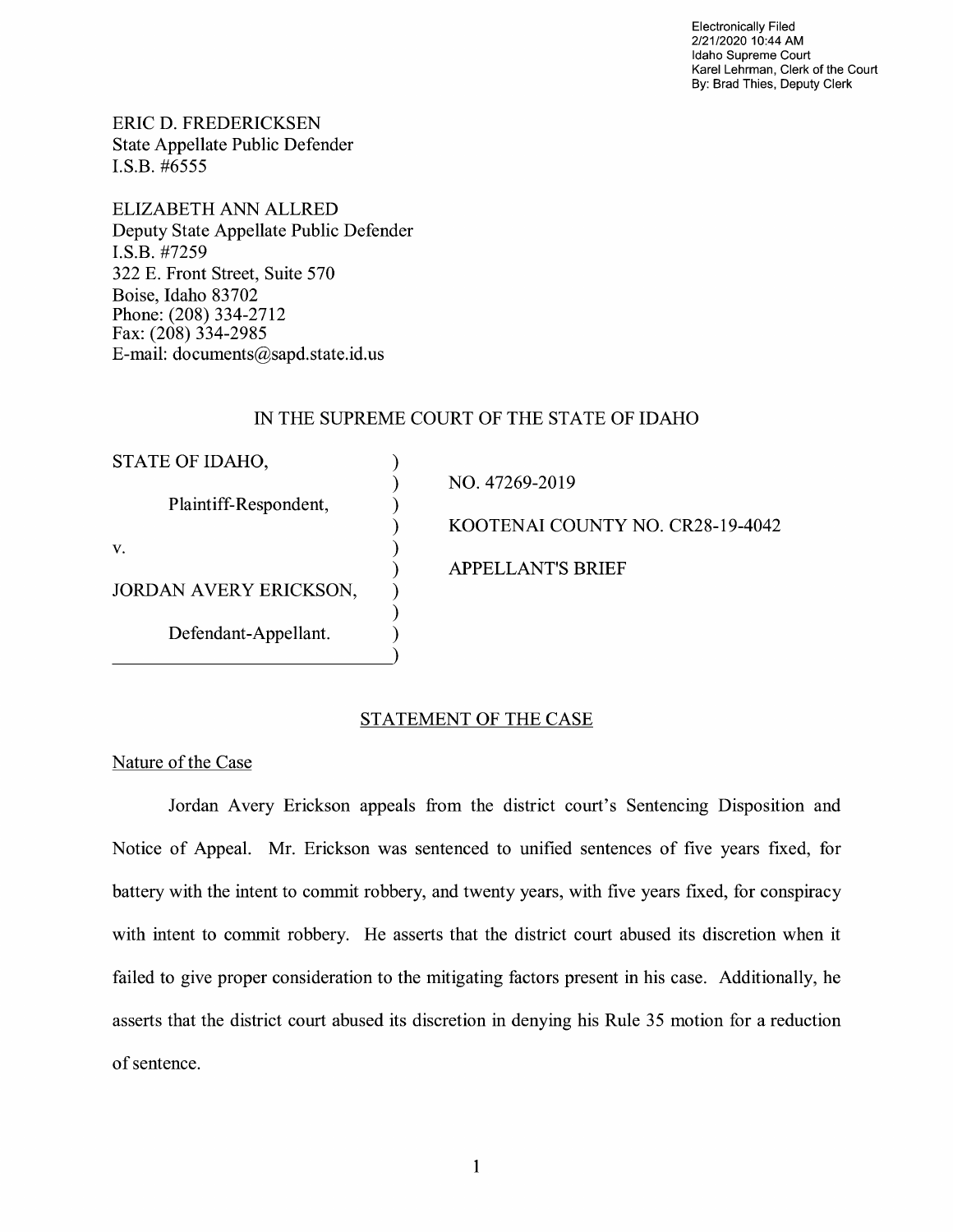## Statement of the Facts & Course of Proceedings

On March 13, 2019, an Indictment was filed charging Mr. Erickson with battery with the intent to commit robbery and conspiracy to commit robbery. (R., pp.10-12.) The charges were the result of a report to police that Mr. Fruechtl had been beaten and robbed by three masked men.  $(PSI, p.27.)$ <sup>1</sup> The police identified Mr. Erickson and his two co-defendants, Mr. Mullen-Huber and Mr. Jones, as the suspects. (PSI, p.27.) Mr. Erickson entered not guilty pleas and the case was set for trial. (R., p.35.)

The State filed a Motion for Joinder requesting that Mr. Erickson's and Mr. Jones's, a codefendant, cases be consolidated.  $(R_1, p_1, 21)$  Despite objection, the cases were joined.<sup>2</sup> (R., pp.50-58.) The cases proceeded to trial. (R., pp.141-175, 215-217.) The jury found Mr. Erickson guilty of both charges. (R., p.177.)

At sentencing, the State recommended unified sentences of fifteen years, with eight years fixed, to be served concurrently. (Tr., p.523, Ls.20-23.) Defense counsel requested that the district court retain jurisdiction and impose sentences with no more than five years fixed.  $(Tr., p.527, L.11 - p.528, L.7.)$  The district court imposed unified sentences of five years fixed, for battery with the intent to commit robbery, and twenty years, with five years fixed, for

 $<sup>1</sup>$  For ease of reference, the electronic file containing the Presentence Investigation Report and</sup> attachments will be cited as "PSI" and referenced pages will correspond with the electronic page numbers contained in this file.

 $2$  In the order granting the Motion for Joinder, the district court specifically noted that: "Neither Erickson nor Jones have made a confession which has been brought to the attention of the Court. Neither Erickson nor Jones have made a statement which has been brought to the attention of this court .... If, between now and trial, it comes to light that either Erickson or Jones have made a confession which implicates the other, or a statement which implicates the other, there may be a *Bruton* [v. *United States,* 391 U.S. 123 (1970)] issue. However, at present no such issue has been brought to the Court's attention." (R., p.57.) During trial, statements from both Mr. Erickson and Mr. Jones which implicated the other were presented. (Tr.,  $p.29$ , L.11 -  $p.251$ , L.20.) Although counsel objected on hearsay grounds, neither counsel made a motion for mistrial based on *Bruton* and a violation of the Sixth Amendment right to confrontation.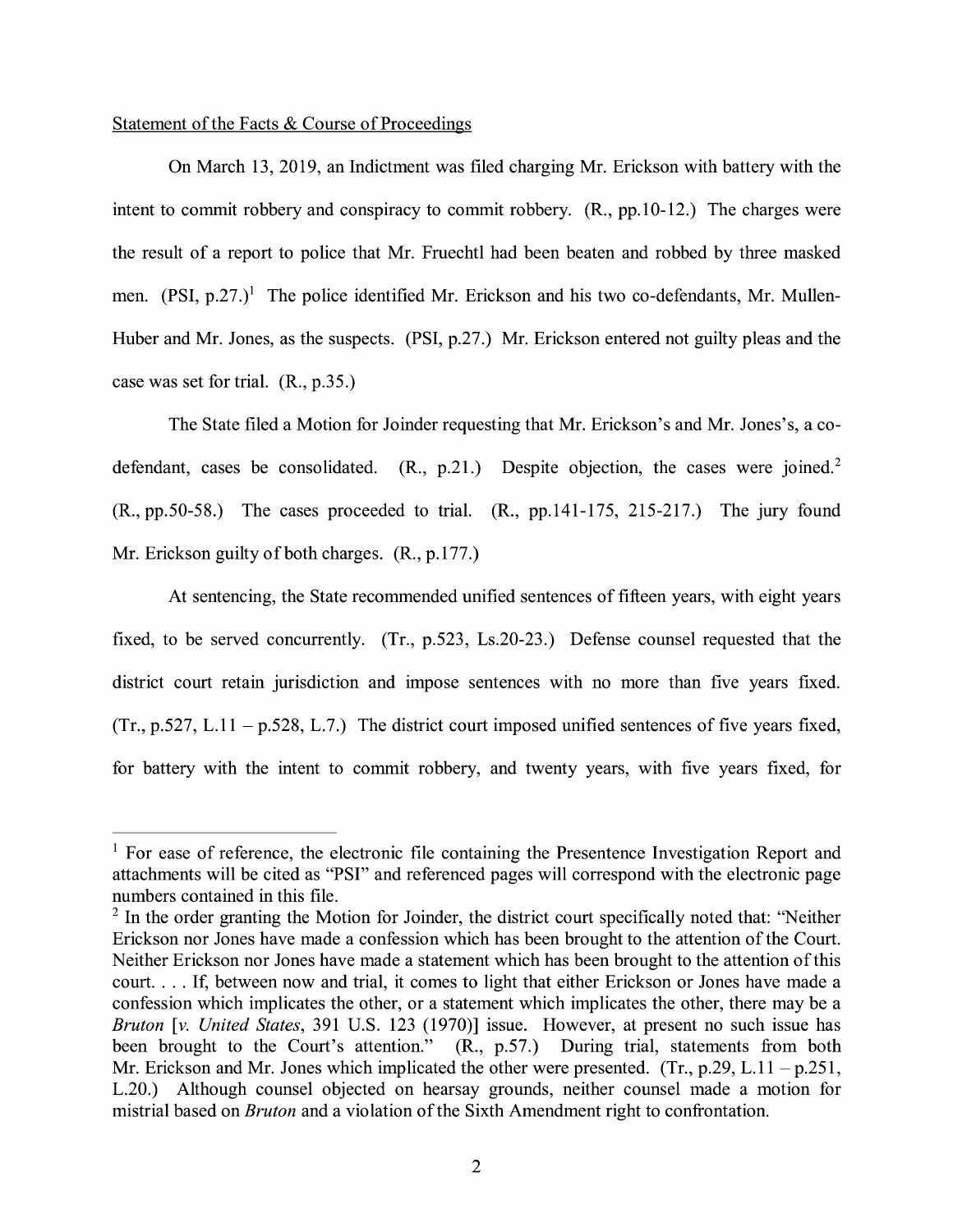conspiracy with intent to commit robbery, to be served concurrently. (R., pp.225-26.) Mr. Erickson filed a Notice of Appeal timely from the district court's Sentencing Disposition and Notice of Appeal. (R., pp.15-17.) He also filed a timely Rule 35 motion. (Augmentation: Motion for Modification of Sentence Pursuant to I.C.R.  $35(b)$ .)<sup>3</sup> The motion was denied. (Augmentation: Order Denying I.C.R. 35 Motion and Notice of Right to Appeal.)

## **ISSUES**

I. Did the district court abuse its discretion when sentencing Mr. Erickson?

II. Did the district court abuse its discretion when it denied Mr. Erickson's Rule 35 Motion?

#### ARGUMENT

## I.

#### The District Court Abused Its Discretion When Sentencing Mr. Erickson

Mr. Erickson asserts that, given any view of the facts, his unified sentences of five years fixed, for battery with the intent to commit robbery, and twenty years, with five years fixed, for conspiracy with intent to commit robbery, to be served concurrently, are excessive. Where a defendant contends that the sentencing court imposed an excessively harsh sentence, the appellate court will conduct an independent review of the record giving consideration to the nature of the offense, the character of the offender, and the protection of the public interest. *See State v. Reinke,* 103 Idaho 771 (Ct. App. 1982).

The Idaho Supreme Court has held that, "'[w]here a sentence is within statutory limits, an appellant has the burden of showing a clear abuse of discretion on the part of the court imposing the sentence."' *State v. Jackson,* 130 Idaho 293, 294 (1997) (quoting *State v. Cotton,* 100 Idaho

 $3A$  Motion to Augment was filed contemporaneously with this Appellant's Brief.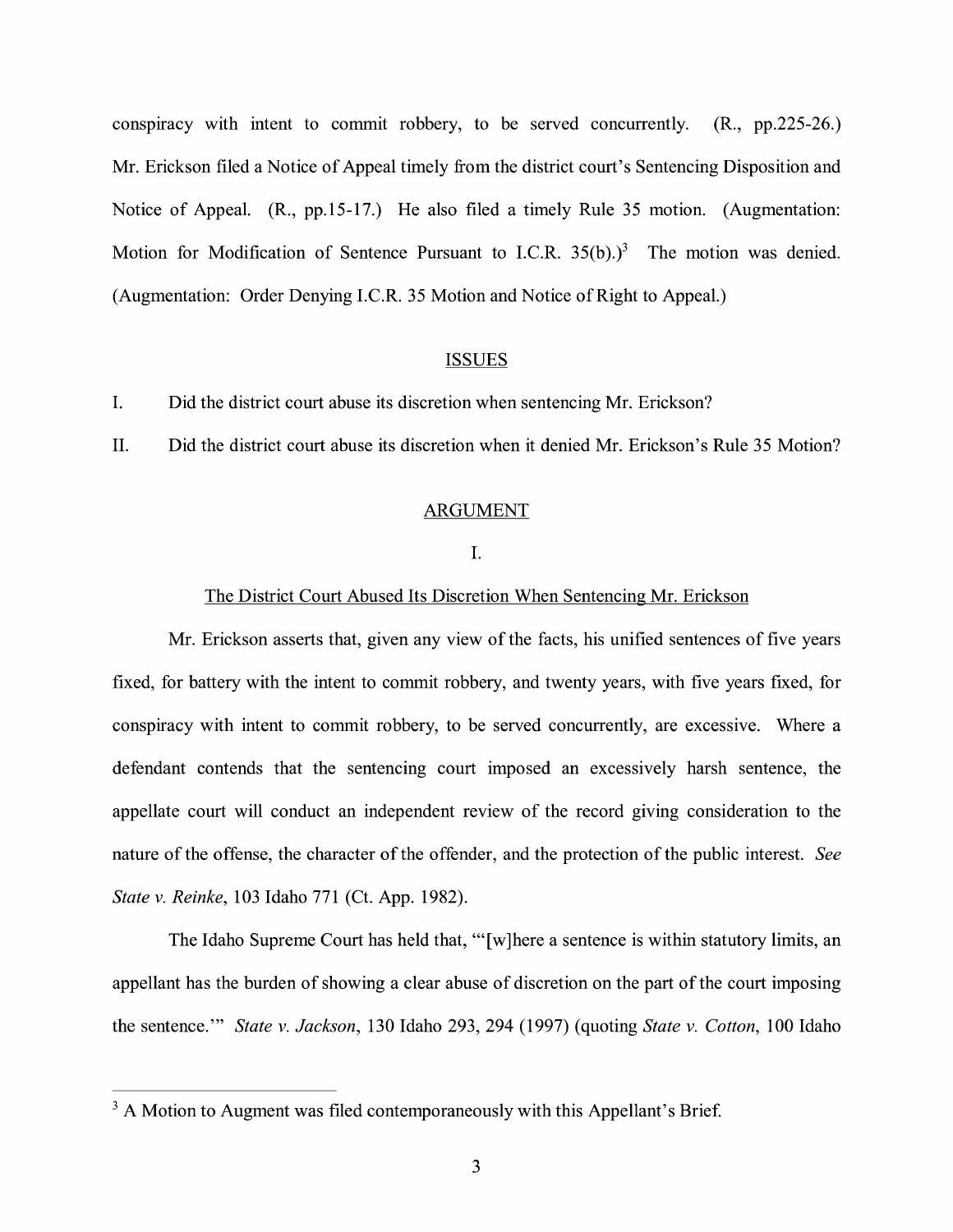573, 577 (1979)). Mr. Erickson does not allege that his sentences exceed the statutory maximum. Accordingly, in order to show an abuse of discretion, Mr. Erickson must show that in light of the governing criteria, the sentences were excessive considering any view of the facts. *Id.* (citing *State v. Broadhead,* 120 Idaho 141, 145 (1991), *overruled on other grounds by State v. Brown,* 121 Idaho 385 (1992)). The governing criteria or objectives of criminal punishment are: (1) protection of society; (2) deterrence of the individual and the public generally; (3) the possibility of rehabilitation; and (4) punishment or retribution for wrongdoing. *Id.* (quoting *State v. Wolfe,* 99 Idaho 382, 384 (1978), *overruled on other grounds by State v. Coassolo,* 136 Idaho 138 (2001)).

Appellate courts use a four-part test for determining whether a district court abused its discretion: Whether the trial court: (1) correctly perceived the issue as one of discretion; (2) acted within the outer boundaries of its discretion; (3) acted consistently with the legal standards applicable to the specific choices available to it; and (4) reached its decision by the exercise of reason. *Lunneborg v. My Fun Life,* 163 Idaho 856, 863 (2018). Mr. Erickson asserts that the district court failed to give proper consideration to the mitigating factors that exist in his case and, as a result, did not reach its decision by an exercise of reason.

Specifically, he asserts that the district court failed to give proper consideration to his youthful age. Mr. Erickson was only at the time of his sentencing. (PSI, p.25.) Young age is one of many circumstances that a district court should consider in fashioning appropriate sentences. *State v. Dunnagan,* 101 Idaho 125, 126 (1980); *State v. Caudill,* 109 Idaho 222, 224 (1985).

Further, Mr. Erickson is a first time felony offender. "The courts have long recognized that the first offender should be accorded more lenient treatment than the habitual criminal. In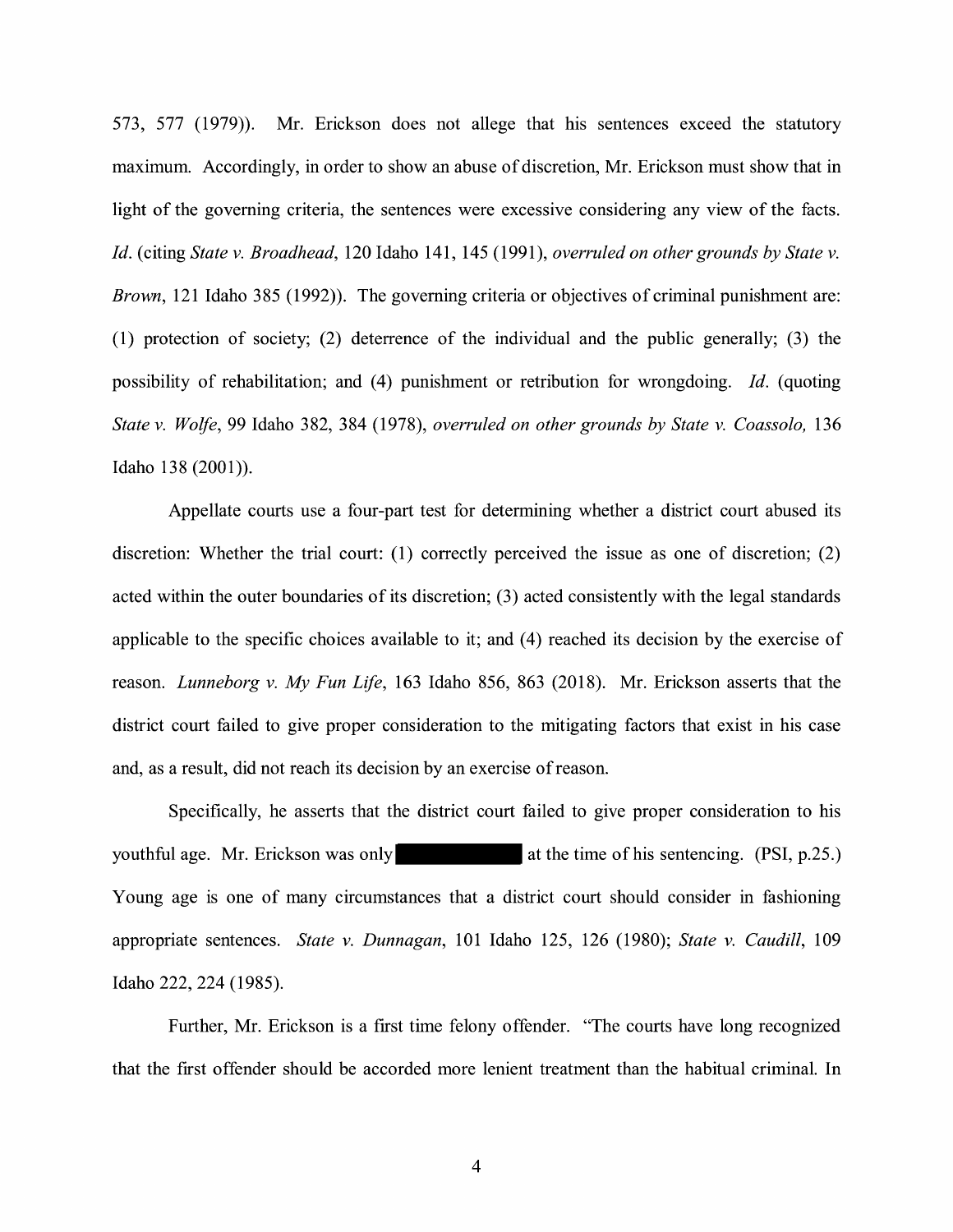addition to considerations of humanity, justice and mercy, the object is to encourage and foster the rehabilitation of one who has for the first time fallen into error, and whose character for crime has not become fixed." *State v. Owen,* 73 Idaho 394, 402 (1953) *overruled on other grounds by State v. Shepherd,* 94 Idaho 227, 228 (1971)). Although Mr. Erickson has two misdemeanor convictions, the instant offenses are his first felony charges and convictions. **(PSI,** pp.28-29.)

Additionally, Mr. Erickson has accepted responsibility for committing the instant offenses. In *State v. Alberts,* 121 Idaho 204 (Ct. App. 1991), the Idaho Court of Appeals reduced the sentence imposed, "In light of Alberts' expression of remorse for his conduct, his recognition of his problem, his willingness to accept treatment and other positive attributes of his character." *Id.* 121 Idaho at 209. Although he waited until the sentencing hearing to express his remorse, Mr. Erickson stated that:

Um, from the beginning of school I was  $-$  I never really fit in with anybody. I was  $-$  like Mr. Nixon said, I was always somebody that would do whatever I could to fit in with everybody, whether it be staying out late, getting in trouble with my parents, or whether it be running around with bad kids at school. Um, as I started growing up, I found closer friends that accepted me for who I was and, um, they brought me into their family, made me feel at home. They, um, treated me like I was actually somebody, and uh,  $I - I$  feel terribly sorry for the victim, uh, Mr. Fruechtl, and, um, all  $-$  all I can really say is that I'm sorry, that I was under peer pressure, and, um, that I just wanted to fit in like everybody else did.

Um, in my PSI it also says that I never touched drugs. Um,  $I - I$  smoked marijuana from when I was fourteen up to  $-$  'til I got arrested, but any other drugs I never really touched until Nolan moved in the beginning of January and middle of January. When Nolan moved in  $I - I$  felt like I had to appear to him as somebody that he could respect as well, so  $I - I$  would do anything that he wanted me to, and I,  $uh - I$  just wanted his respect as much as anybody else's, and,  $uh$ , I realize now that this is my mistake and I shouldn't have done that, and um,  $I$ yeah, I feel terrible for it, and then, um, if I may talk to the victim, Mr. Fruechtl?

 $\ddotsc$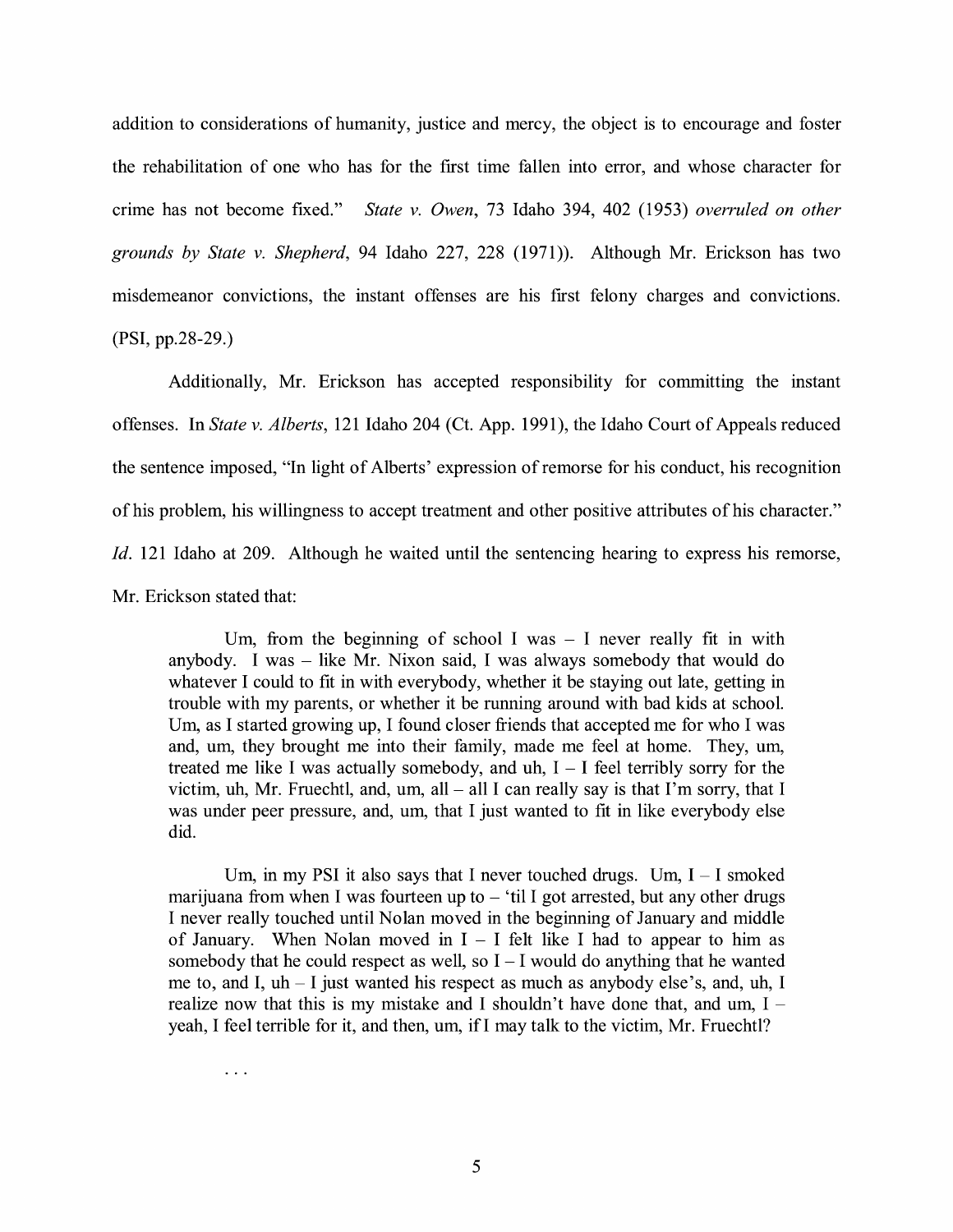Well, I've know you since probably sixth grade, and, um, all I can say is I'm sorry. Like I said, I wanted to fit in and I wanted Nolan to, uh, take me as somebody he could trust, and hope you see that. If there's anything I could do to repay you or anything, just tell me or tell somebody to get a hold of me, and I'll do my best, and, um, to your mother, uh, I believe your name's Ms. Kelso? I also apologize.  $\dots$  I apologize to you as well for putting your son through this.

 $(Tr., p.529, L.14-p.53, L.3.)$ 

Based upon the above mitigating factors, Mr. Erickson asserts that the district court abused its discretion by imposing excessive sentences upon him. He asserts that had the district court properly considered his youthful age, status as a first time felony offender, and remorse, it would have crafted less severe sentences.

II.

#### The District Court Abused Its Discretion When It Denied Mr. Erickson's Rule 35 Motion

A motion to alter an otherwise lawful sentence under Rule 35 is addressed to the sound discretion of the sentencing court, and essentially is a plea for leniency which may be granted if the sentence originally imposed was unduly severe. *State v. Trent,* 125 Idaho 251, 253 (Ct. App. 1994) (citing *State v. Forde,* 113 Idaho 21 (Ct. App.1987) and *State v. Lopez,* 106 Idaho 447 (Ct. App. 1984)). "The criteria for examining rulings denying the requested leniency are the same as those applied in determining whether the original sentence was reasonable." Id. (citing *Lopez,* 106 Idaho at 450). "If the sentence was not excessive when pronounced, the defendant must later show that it is excessive in view of new or additional information presented with the motion for reduction. *Id.* (citing *State v. Hernandez,* 121 Idaho 114 (Ct. App. 1991)). "When presenting a Rule 35 motion, the defendant must show that the sentence is excessive in light of new or additional information subsequently provided to the district court in support of the Rule 35 motion." *State v. Huffman,* 144 Idaho 201, 203, 159 P.3d 838, 840 (2007).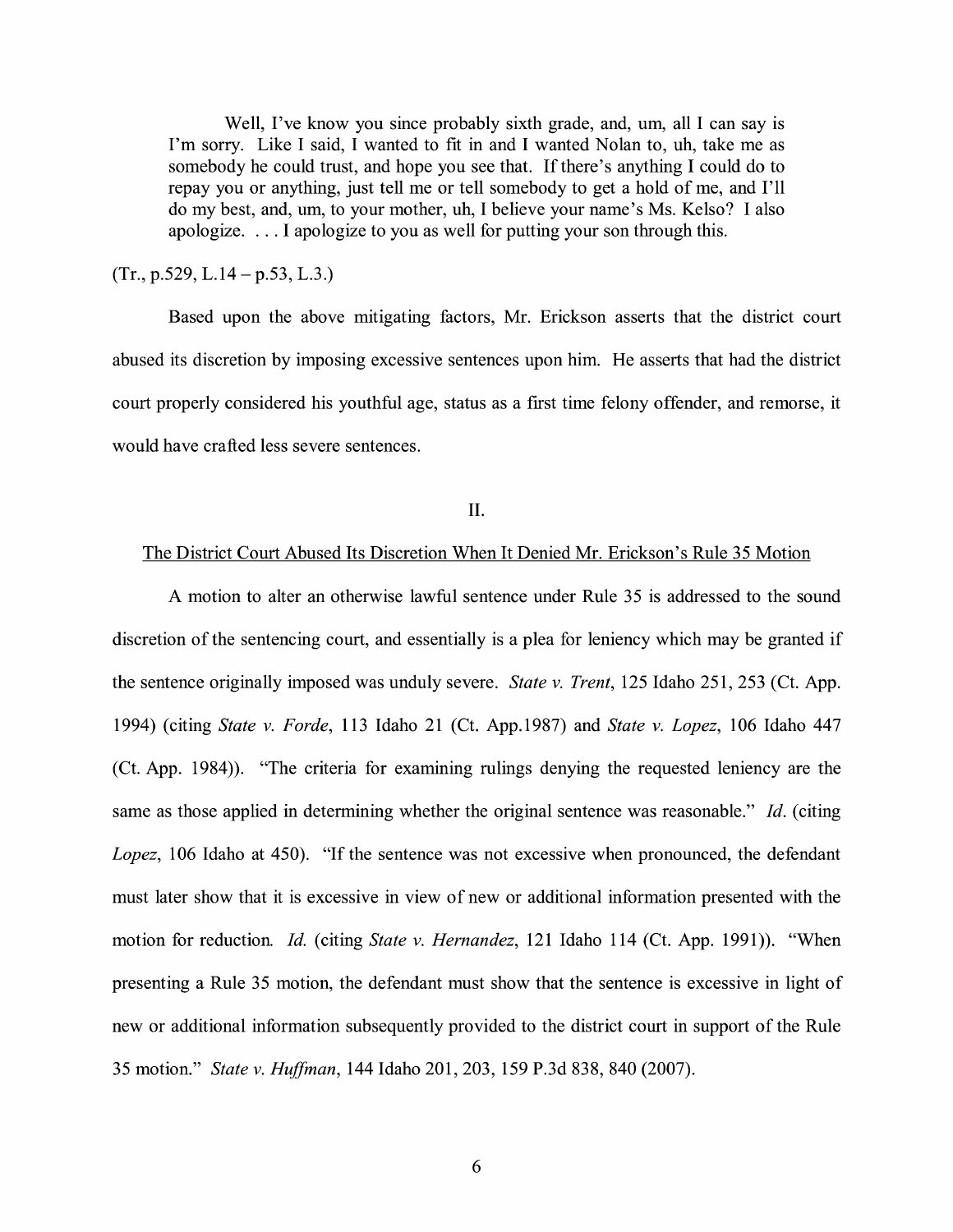Mr. Erickson asserts that the district court failed to give proper consideration to the new or additional information supplied in support of his Rule 35 motion and, as a result, did not reach its decision by an exercise of reason. In the Rule 35 motion, Mr. Erickson informed the district court that he has learned his lesson and "is young with no prior experience in the felony court system and now fully understands how a negative, flippant attitude can dramatically impact a presentence investigation report and the recommendations that follow and is respectfully requesting this Court grant him some leniency." (Augmentation: Motion for Modification of Sentence Pursuant to I.C.R. 35(b), p.2.) He also noted that his co-defendant, Mr. Mullen-Huber, who was noted by the district court as being more culpable than Mr. Erickson (Tr., p.533, Ls.12- 15), received a less severe sentence, with a sentence satisfaction date five years earlier than Mr. Erickson. (Augmentation: Motion for Modification of Sentence Pursuant to I.C.R. 35(b), attachment B.)

He asserts that in light of this additional information and the mitigating factors mentioned in section I, which need not be repeated, but are incorporated by reference, the district court abused its discretion in denying his Rule 35 motion.